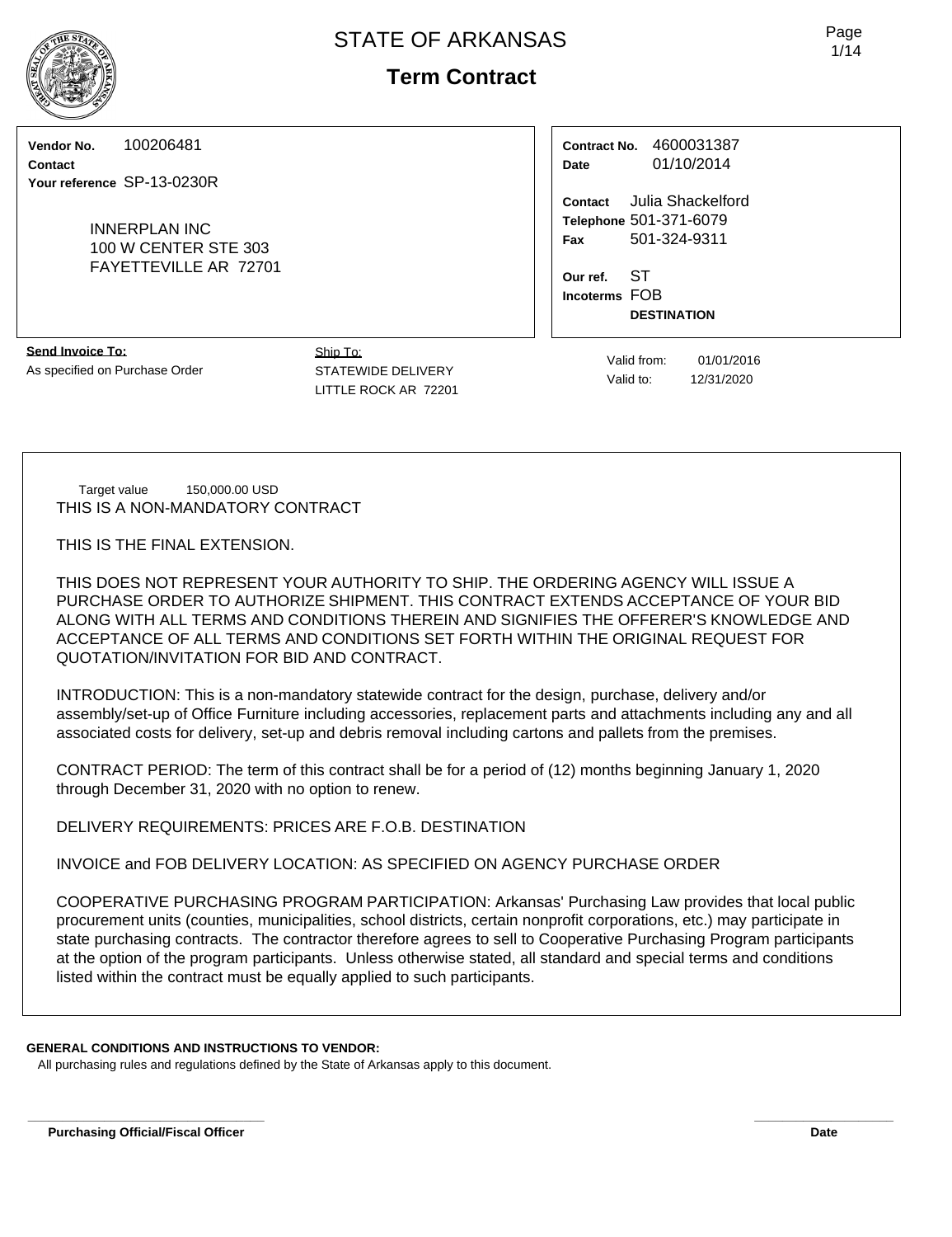Page 2/14

**Vendor No.** 100206481 **Contact Your reference** SP-13-0230R **Contract No.** 4600031387 **Date** 01/10/2014 **Our reference** ST

**GENERAL CONDITIONS AND INSTRUCTIONS TO VENDOR:** All purchasing rules and regulations defined by the State of Arkansas apply to this document.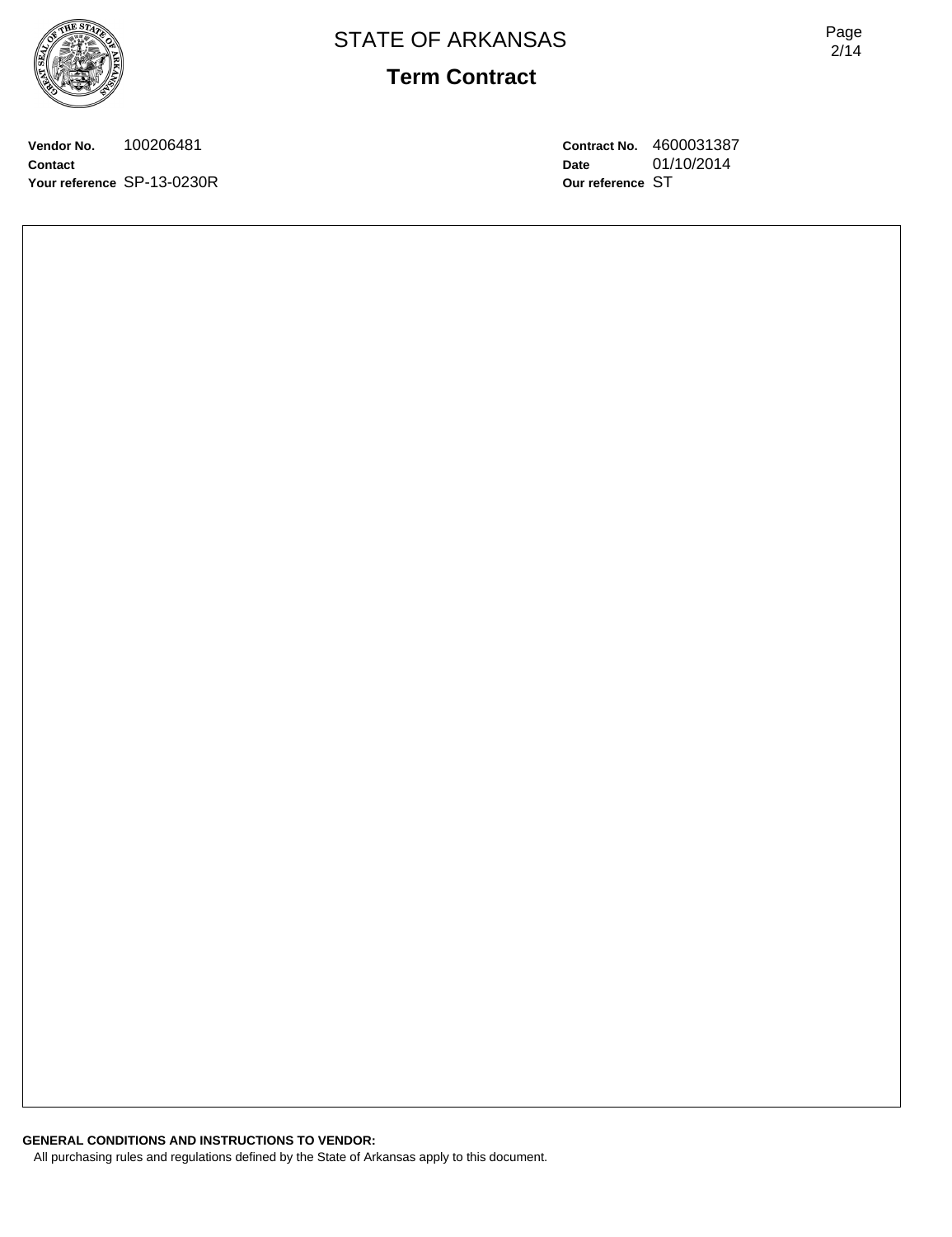$\sqrt{ }$ 

**Term Contract**

**Vendor No.** 100206481 **Contact Your reference** SP-13-0230R **Contract No.** 4600031387 **Date** 01/10/2014 **Our reference** ST

| Item | <b>Material/Description</b>                         | <b>Target QtyUM</b> |                   | <b>Unit Price</b> | <b>Amount</b> |
|------|-----------------------------------------------------|---------------------|-------------------|-------------------|---------------|
| 0001 | 10131663<br>TABLE SCHOOL CAFETERIA                  | 50.00               | Lump Sum          | 1.00              | \$50.00       |
| 0002 | 10131672<br><b>CHAIR CAFETERIA</b>                  | 50.00               | Lump Sum          | 1.00              | \$50.00       |
| 0003 | 10131626<br><b>BED/BUNK DORMITORY/HOSPITALITY</b>   | 50.00               | Lump Sum          | 1.00              | \$50.00       |
| 0004 | 10131627<br><b>DESK DORMITORY/HOSPITALITY</b>       | 50.00               | Lump Sum          | 1.00              | \$50.00       |
| 0005 | 10131628<br>WARDROBE/STORAGE DORMITORY/HOSPITALITY  | 50.00               | Lump Sum          | 1.00              | \$50.00       |
| 0006 | 10131666<br>SHELVING FILING HIGH DENSITY            | 50.00               | Lump Sum          | 1.00              | \$50.00       |
| 0007 | 10131667<br><b>FILING LATERAL/VERTICAL</b>          | 400.00              | Lump Sum          | 1.00              | \$400.00      |
| 0008 | 10131668<br>FILING MOVABLE ISLE/ROTARY              | 10,000.00           | Lump Sum          | 1.00              | \$10,000.00   |
| 0009 | 10131676<br>ACCESSORIES FREESTANDING CASEGOODS      | 200.00              | Lump Sum          | 1.00              | \$200.00      |
| 0010 | 10131677<br>DESK FREESTANDING CASEGOODS             | 13,000.00           | Lump Sum          | 1.00              | \$13,000.00   |
| 0011 | 10131678<br>SHELVING FREESTANDING CASEGOODS         | 50.00               | Lump Sum          | 1.00              | \$50.00       |
| 0012 | 10131679<br>TABLE FREESTANDING CASEGOODS CONF/TRAIN |                     | 8,000.00 Lump Sum | 1.00              | \$8,000.00    |
| 0013 | 10131669<br>SHELVING/BOOK CARTS LIBRARY             | 50.00               | Lump Sum          | 1.00              | \$50.00       |
|      |                                                     |                     |                   |                   |               |

**GENERAL CONDITIONS AND INSTRUCTIONS TO VENDOR:**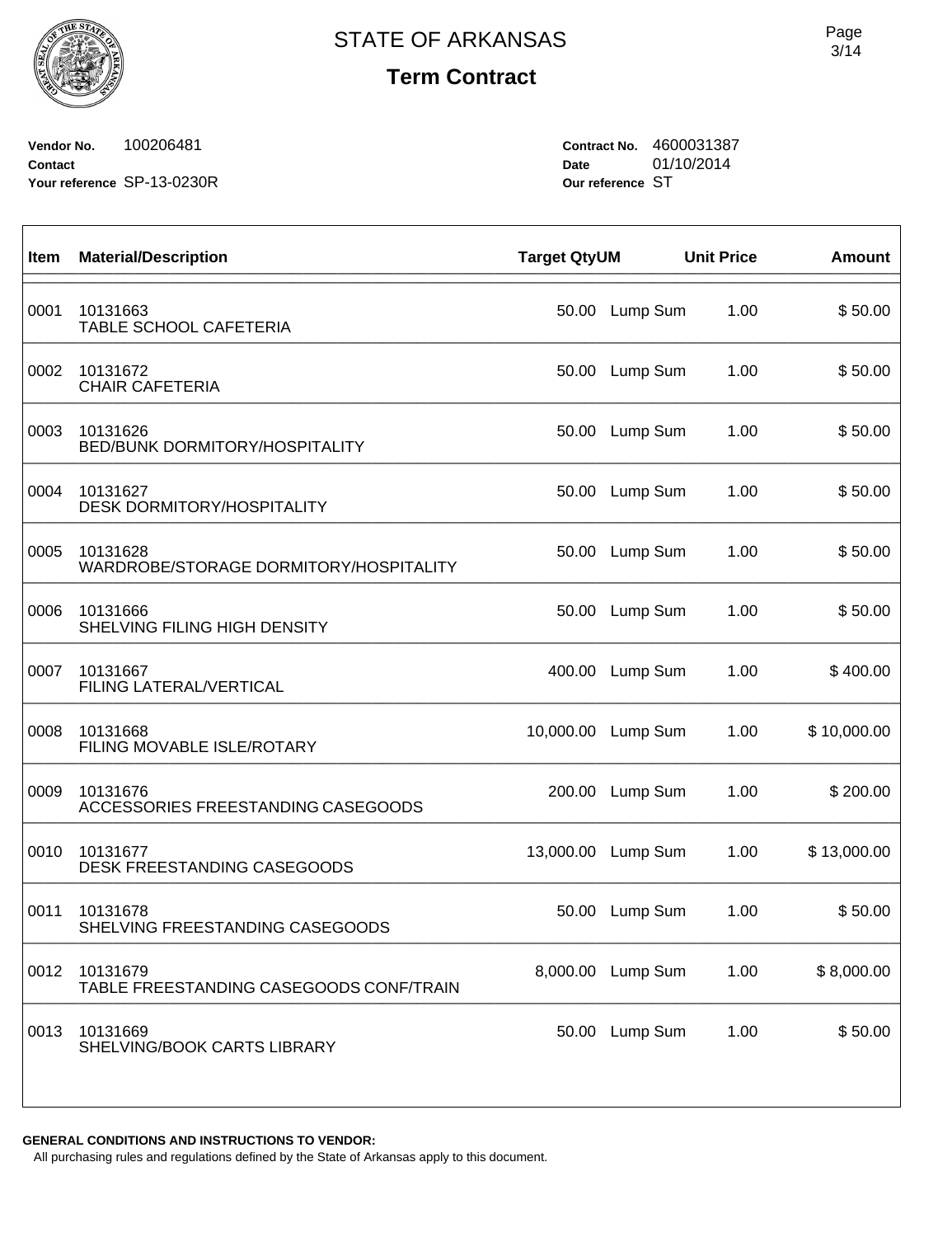**Vendor No.** 100206481 **Contact Your reference** SP-13-0230R **Contract No.** 4600031387 **Date** 01/10/2014 **Our reference** ST

| Item | <b>Material/Description</b>                  | <b>Target QtyUM</b> |                   | <b>Unit Price</b> | <b>Amount</b> |
|------|----------------------------------------------|---------------------|-------------------|-------------------|---------------|
| 0014 | 10131670<br><b>CARREL STUDY LIBRARY</b>      | 50.00               | Lump Sum          | 1.00              | \$50.00       |
| 0015 | 10131671<br><b>TABLE/CHAIR LIBRARY</b>       | 50.00               | Lump Sum          | 1.00              | \$50.00       |
| 0016 | 10131673<br>ACCESSORIES LOUNGE/RECEPTION     | 50.00               | Lump Sum          | 1.00              | \$50.00       |
| 0017 | 10131674<br>SEATING LOUNGE/RECEPTION         | 50.00               | Lump Sum          | 1.00              | \$50.00       |
| 0018 | 10131675<br><b>TABLE LOUNGE/RECEPTION</b>    |                     | 7,000.00 Lump Sum | 1.00              | \$7,000.00    |
| 0019 | 10131629<br><b>DESK SCHOOL ADMIN/TEACHER</b> | 50.00               | Lump Sum          | 1.00              | \$50.00       |
| 0020 | 10131660<br><b>DESK SCHOOL STUDENT</b>       | 50.00               | Lump Sum          | 1.00              | \$50.00       |
| 0021 | 10131662<br>TABLE SCHOOL CLASSROOM ACTIVITY  | 50.00               | Lump Sum          | 1.00              | \$50.00       |
| 0022 | 10131664<br>FURNITURE SCHOOL LAB/SCIENCE     | 50.00               | Lump Sum          | 1.00              | \$50.00       |
| 0023 | 10131665<br><b>SEATING SCHOOL</b>            | 50.00               | Lump Sum          | 1.00              | \$50.00       |
| 0024 | 10131680<br><b>SEATING ERGO/TASK</b>         | 5,000.00            | Lump Sum          | 1.00              | \$5,000.00    |
| 0025 | 10131681<br>SEATING EXECUTIVE/MANAGEMENT     |                     | 50.00 Lump Sum    | 1.00              | \$50.00       |
| 0026 | 10131682<br>SEATING FIXED/RAIL AUDITORIUM    |                     | 50.00 Lump Sum    | 1.00              | \$50.00       |
| 0027 | 10131683<br><b>SEATING SIDE/STACK</b>        | 10,000.00           | Lump Sum          | 1.00              | \$10,000.00   |

**GENERAL CONDITIONS AND INSTRUCTIONS TO VENDOR:**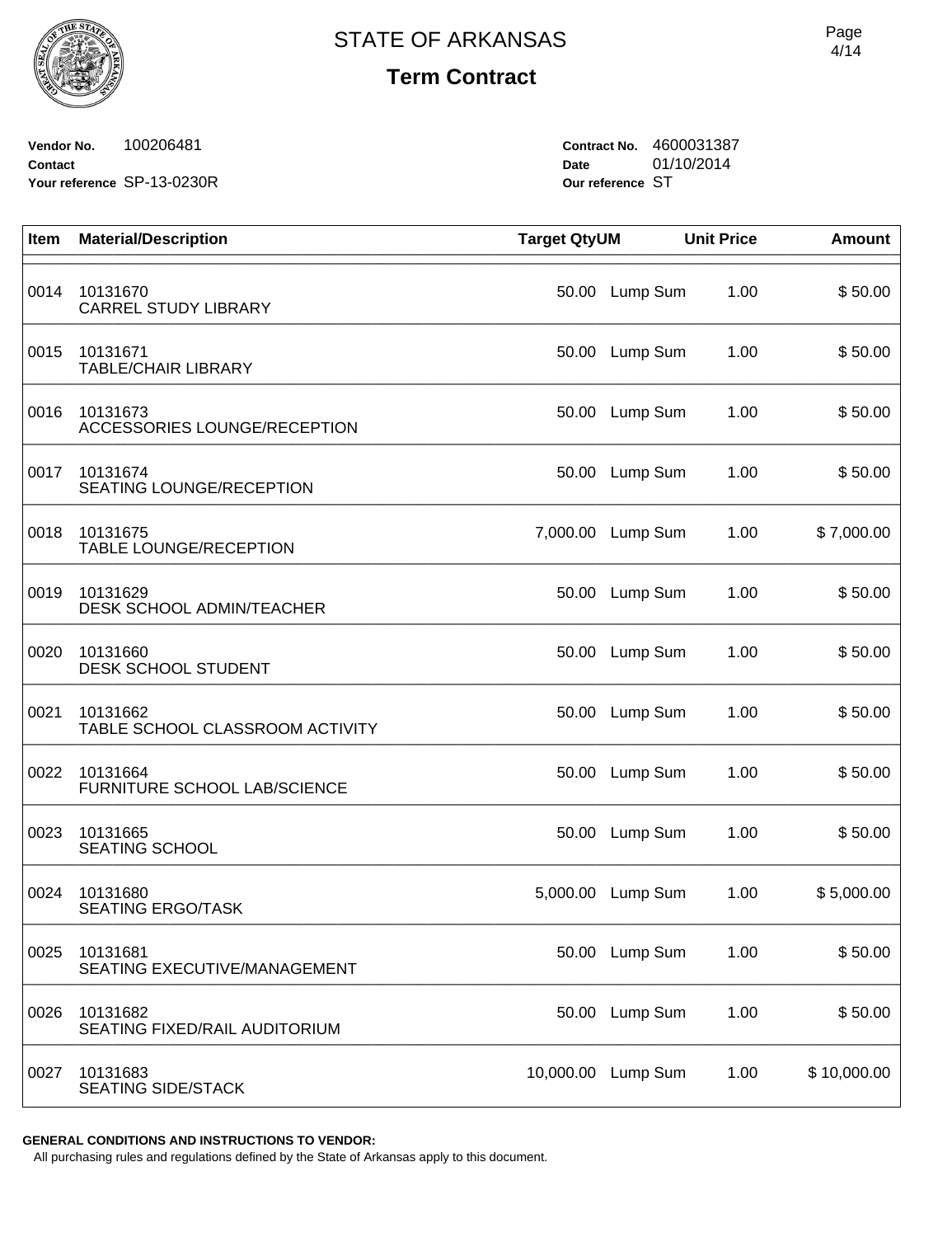

**Vendor No.** 100206481 **Contact Your reference** SP-13-0230R **Contract No.** 4600031387 **Date** 01/10/2014 **Our reference** ST

| Item | <b>Material/Description</b>                                                    | <b>Target QtyUM</b>        |                    | <b>Unit Price</b> | <b>Amount</b> |
|------|--------------------------------------------------------------------------------|----------------------------|--------------------|-------------------|---------------|
| 0028 | 10131685<br>ACCESSORIES MODULAR SYSTEMS                                        |                            | 6,000.00 Lump Sum  | 1.00              | \$6,000.00    |
| 0029 | 10131686<br>WALL MODULAR SYSTEMS FULL HEIGHT                                   |                            | 50.00 Lump Sum     | 1.00              | \$50.00       |
| 0030 | 10131687<br>FRAME/TILE MODULAR SYSTEMS                                         | 50.00                      | Lump Sum           | 1.00              | \$50.00       |
| 0031 | 10131688<br>PANEL MODULAR SYSTEMS                                              | 23,000.00                  | Lump Sum           | 1.00              | \$23,000.00   |
| 0032 | 10131689<br>DESKING OPEN PLAN MODULAR SYSTEMS                                  | 50,000.00                  | Lump Sum           | 1.00              | \$50,000.00   |
| 0036 | 10131624<br>DESK SPECIALTY TECHNOLOGY SUPPORT                                  | 50.00                      | Lump Sum           | 1.00              | \$50.00       |
| 0037 | 10133417<br>FURNITURE, INSTALL                                                 |                            | 15,400.00 Lump Sum | 1.00              | \$15,400.00   |
| 0038 | 10133418<br>FURNITURE, DELIVERY                                                | 750.00                     | Lump Sum           | 1.00              | \$750.00      |
| 0039 | 10131621<br>SUPPORT, KEYBOARD, TECHNOLOGY<br>This item replaces item #33       | 50.00                      | Lump Sum           | 1.00              | \$50.00       |
| 0040 | 10131622<br>LIGHTING TECHNOLOGY SUPPORT<br>This item replaces item #34         | 50.00                      | Lump Sum           | 1.00              | \$50.00       |
|      | 0041 10131623<br>MONITOR ARM TECHNOLOGY SUPPORT<br>This item replaces item #35 |                            | 50.00 Lump Sum     | 1.00              | \$50.00       |
|      |                                                                                | <b>Estimated Net Value</b> |                    |                   | 150,000.00    |
|      |                                                                                |                            |                    |                   |               |

**GENERAL CONDITIONS AND INSTRUCTIONS TO VENDOR:**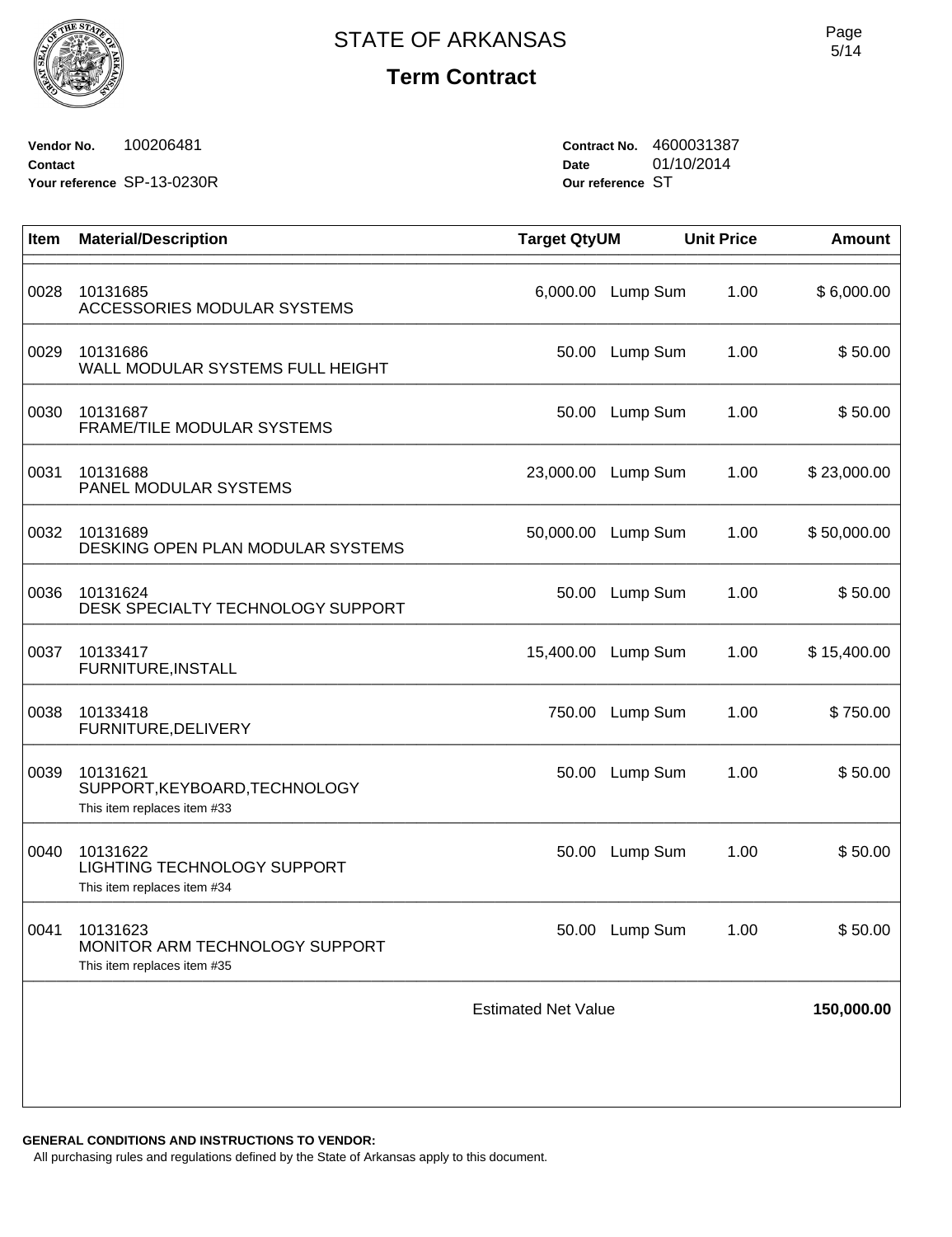

**Term Contract**

**Vendor No.** 100206481 **Contact Your reference** SP-13-0230R **Contract No.** 4600031387 **Date** 01/10/2014 **Our reference** ST

## SECTION 1 - GENERAL INFORMATION

1.1 PAYMENT AND INVOICE PROVISIONS: An itemized invoice addressed to the ordering entity shall reference purchase order number, contract number, quantity, description, list and net unit price. Installation/Labor and any other ancillary charges will be shown as a separate line item on all quotes and invoices.

Payment will be made in accordance with applicable State of Arkansas accounting procedures upon acceptance by the Agency. The State may not be invoiced in advance of delivery and acceptance of any commodity. Payment will be made only after the contractor has successfully satisfied the state agency as to the goods purchased. Contractor should invoice agency by an itemized list of charges. Purchase Order Number and/or Contract Number should be referenced on each invoice.

1.2 RECORD RETENTION: The contractor shall be required to maintain all pertinent financial and accounting records and evidence pertaining to the contract in accordance with generally accepted principles of accounting and other procedures specified by the State of Arkansas. Access will be granted upon request, to State or Federal Government entities or any of their duly authorized representatives.

Financial and accounting records shall be made available, upon request, to the State of Arkansas' designee at any time during the contract period and any extension thereof, and for five (5) years from expiration date and final payment on the contract or extension thereof.

1.3 PRIME CONTRACTOR RESPONSIBILITY: The contractor will be required to assume prime contractor responsibility for the contract and will be the sole point of contact with regard to all commodities, services and support. The prime contractor may delegate facilitation of contract orders to their "Authorized/Certified Dealers" only. This delegation will in no way relieve the contractor of any contractual obligations set forth in this Contract Award.

### 1.4 CONTRACT INFORMATION

1. The State of Arkansas may not contract with another party:

a) Upon default, to pay all sums to become due under a contract.

- b) To pay damages, legal expenses or other costs and expenses of any party.
- c) To conduct litigation in a place other than Pulaski County, Arkansas
- d) To agree to any provision of a contract; which violates the laws or constitution of the State of Arkansas.
- 2. A party wishing to contract with the State of Arkansas should:
- a) Remove any language from its contract which grants to it any remedies other than:
- i. The right to possession.
- ii. The right to accrued payments.
- iii. The right to expenses of de-installation.
- iv. The right to expenses of repair to return the equipment to normal working order, normal wear and tear excluded.

v. The right to recover only amounts due at the time of repossession and any unamortized nonrecurring cost as allowed by Arkansas Law.

b) Include in its contract that the laws of the State of Arkansas govern the contract.

c) Acknowledge that contracts become effective when awarded by the State Procurement Official.

## **GENERAL CONDITIONS AND INSTRUCTIONS TO VENDOR:**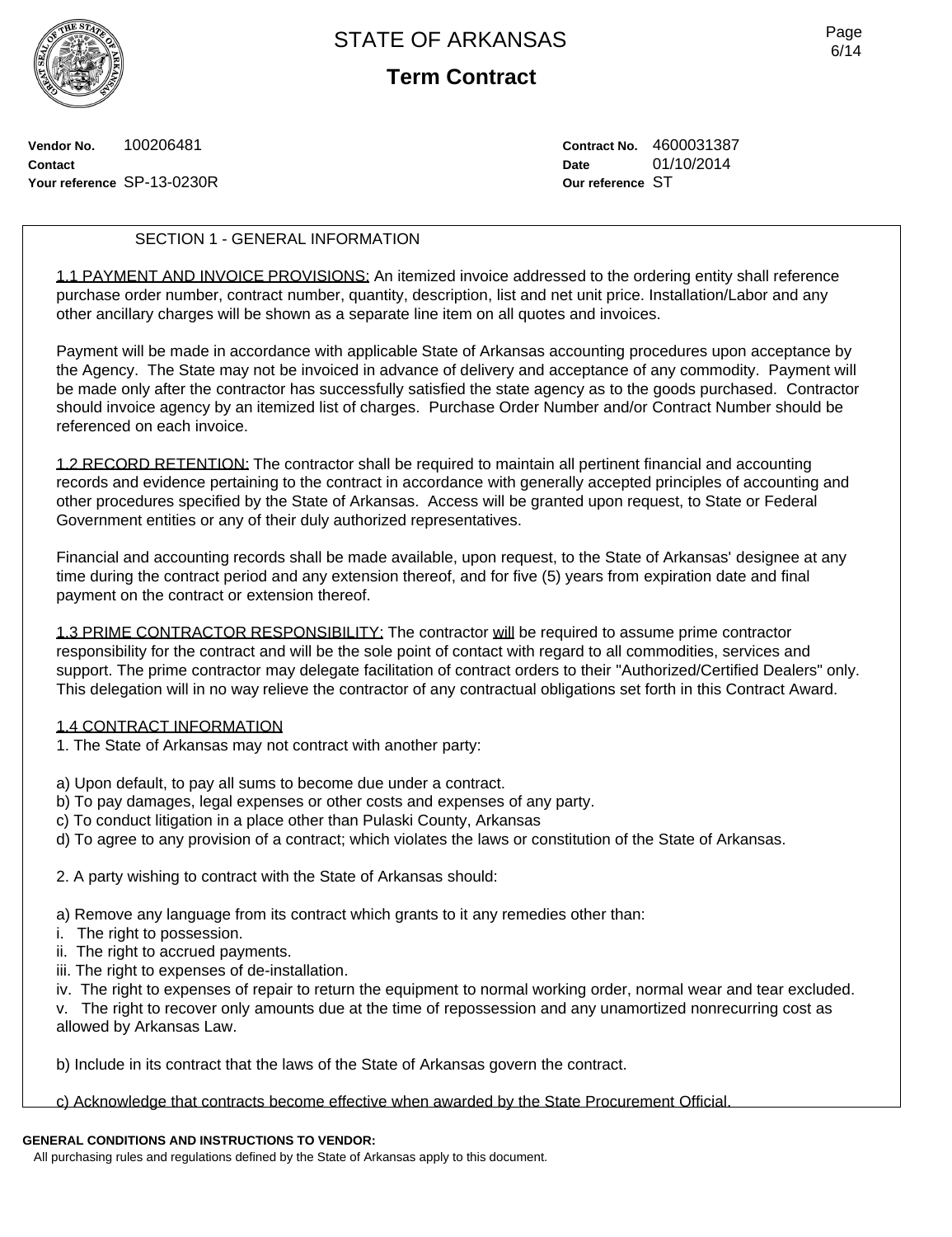**Term Contract**

**Vendor No.** 100206481 **Contact Your reference** SP-13-0230R **Contract No.** 4600031387 **Date** 01/10/2014 **Our reference** ST

1.5 CONDITIONS OF CONTRACT: The contractor shall at all times observe and comply with federal and State laws, local laws, ordinances, orders, and regulations existing at the time of or enacted subsequent to the execution of this contract which in any manner affect the completion of the work. The contractor shall indemnify and save harmless the agency and all its officers, representatives, agents, and employees against any claim or liability arising from or based upon the violation of any such law, ordinance, regulation, order or decree by an employee, representative, or subcontractor of the contractor.

1.6 STATEMENT OF LIABILITY: The State will demonstrate reasonable care but shall not be liable in the event of loss, destruction, or theft of contractor-owned items to be delivered or to be used in the installation of deliverables. The contractor is required to retain total liability until the deliverables have been accepted by the "authorized agency official." At no time will the State be responsible for or accept liability for any contractor-owned items.

1.7 AWARD RESPONSIBILITY: The State Procurement Official will be responsible for award and administration of any resulting contract.

1.8 DELEGATION AND/OR ASSIGNMENT: The contractor shall not assign the contract in whole or in part or any payment arising there from without the prior written consent of the State Procurement Official. The contractor may delegate facilitation of contract orders to their "Authorized/Certified Dealers" only. This delegation will in no way relieve the contractor of any contractual obligations set forth in this Contract Award.

1.9 DISCOUNT CHANGE CLAUSE: The contractor may offer larger discount percentages for products, accessories, replacement parts and attachments at any time during the contract term.

1.10 LENGTH OF PRICE GUARANTEE: Discount percentages shall be firm for the term of the contract.

1.11 DELIVERY: FOB DESTINATION, INSIDE DELIVERY, FREIGHT PAID: Whenever possible, contractors should give the ordering entities 3 working days prior notice of any deliveries and/or installations. Furniture contractors will not be responsible for the removal/moving of existing furnishings unless requested by the ordering entity. Contractors should verify site readiness prior to delivery. All deliveries will be made during normal working hours unless otherwise arranged with the ordering entity. Contractor will communicate any scheduling delays and/or changes immediately. Agencies will not be responsible for any freight damage, concealed or otherwise.

1.12 SPECIAL DELIVERY INSTRUCTIONS: All shipments will be FOB destination (as specified on Ordering Entity Purchase Order).

## **Delivery/Installation Instructions:**

Due to the varying locations and circumstances involved in deliveries and installations, all deliveries and installations will be quoted on a project by project basis.

All installation, labor, and or delivery charges must be shown as a separate line item on quotes and invoices.

One of the following delivery methods must be specified on every Agency Purchase Order:

(1) Drop Shipped: Off loaded by carrier to an Agency loading dock or designated area. There will be no charge to the ordering Agency for this delivery method.

### **GENERAL CONDITIONS AND INSTRUCTIONS TO VENDOR:**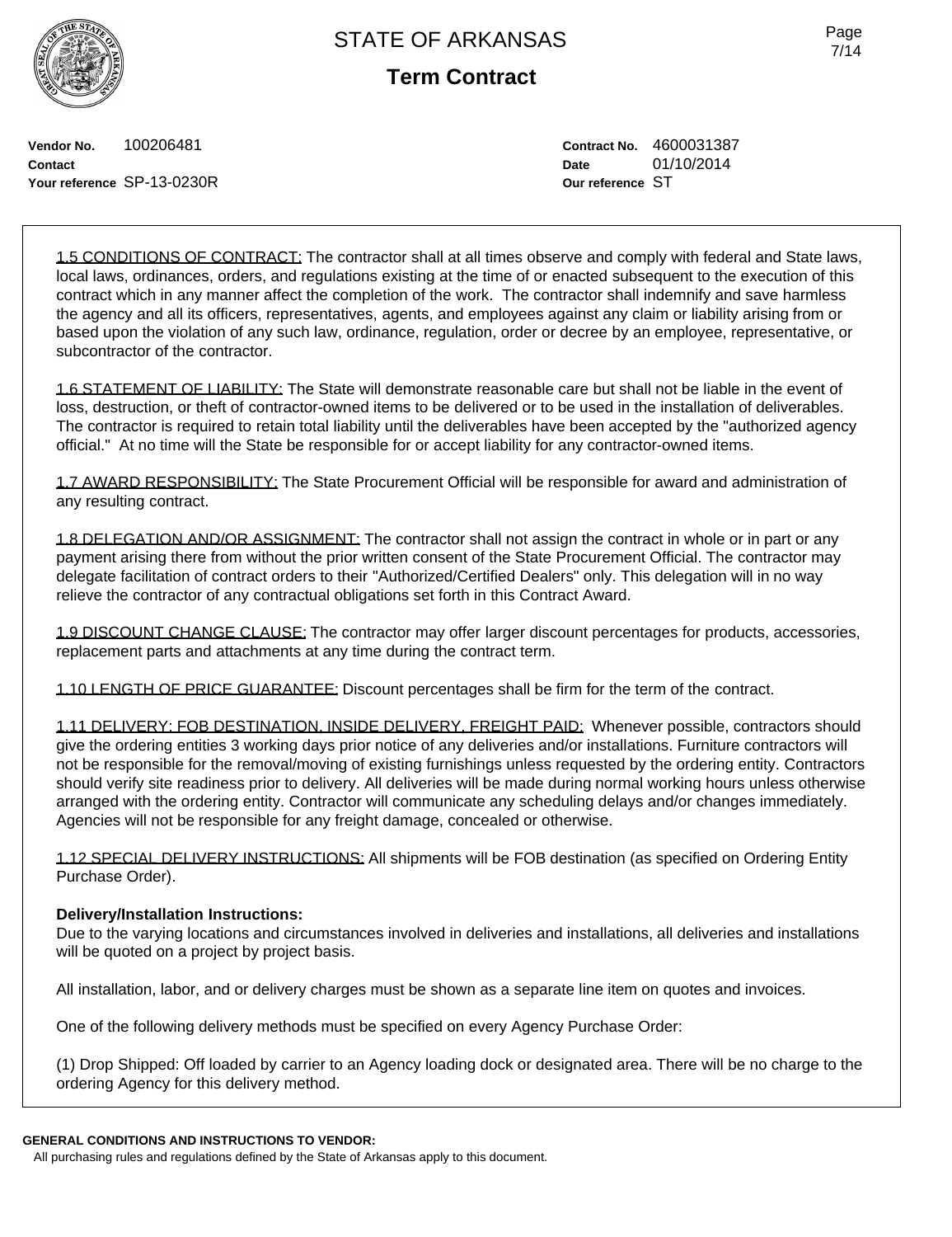**Term Contract**

**Vendor No.** 100206481 **Contact Your reference** SP-13-0230R **Contract No.** 4600031387 **Date** 01/10/2014 **Our reference** ST

(2) Inside Delivery: Off loaded, un-boxed/wrapped and placed in pre-determined locations within the building. Contractor will be responsible for the removal of any trash, packaging materials, and cartons associated with the delivery.

(3) Delivered and Installed: Off loaded, and installed. Installation shall include but not limited to; any and all labor, material, and tools necessary to install furniture in accordance with approved plans and specifications and/or the direction of authorized agency personnel. The installation company will be responsible for the removal of any trash, packing material, and cartons associated with their installation.

The contractor/installation company will repair/replace (to the satisfaction of the ordering entity) any damage to the building or its contents that they (the contractor) caused in the course of their work. This includes but is not limited to: walls, floors, floor coverings, ceilings, elevators, doors, doorways, and any existing fixtures and furniture. The agency may withhold payment until repairs are satisfactorily completed.

1.13 ACCEPTANCE STANDARDS: Inspection and acceptance/rejection of products shall be made within thirty (30) days of receipt or upon completion of installation should that installation period extend beyond thirty (30) days. Ordering entity shall have the option to return any products within the thirty (30) days.

Return Requirements: Ordering entity shall coordinate returns with the Contractor. Upon notification by the ordering entity of a duplicate shipment, over-shipment or shipment in poor condition, the products must be promptly removed at the contractor and/or dealer's expense. Ordering entities reserve the right to return products for defects in material and/or workmanship. In the event of product return, the ordering entity reserves the right to accept either a full refund for the returned product or a replacement of the product.

Performance Requirements: The ordering entity reserves the right to inspect and verify that all deliveries are in accordance with specifications, both at the point of delivery and at the point of use. For orders that specify an "authorized party" to receive and inspect deliveries and/or installations, acceptance and inspection procedures must be performed by the "authorized party" to be considered and accepted by the ordering entity. Products inspected at the time of use are subject to refusal and return requirements for issues of quality such as defects in manufacturing and/or workmanship. Products will not be considered accepted by the ordering entity until the installation is complete for the applicable products.

1.14 CANCELLATION: In the event the State no longer needs the service or commodity specified in the contract or purchase order due to program changes, changes in laws, rules, or regulations, relocation of offices, or lack of appropriated funding, the State may cancel the contract or purchase order by giving the contractor written notice of such cancellation thirty (30) days prior to the date of cancellation.

## **SECTION 2 - SPECIFIC REQUIREMENTS**

2.1 QUALITY: The items must be in conformance with normal industry standards as specified within this Contract Award.

2.2 GUIDELINES: The Office of State Procurement adheres to all guidelines set forth by the State and Federal Government concerning The Americans with Disabilities Act (ADA) as well as all mandated fire codes.

2.3 ORDERING PROCEDURE: Orders placed against this contract may be in the form of an agency issued purchase order on an as-required basis. Or an agency may also use the Arkansas State Purchasing Card (P-Card)

## **GENERAL CONDITIONS AND INSTRUCTIONS TO VENDOR:**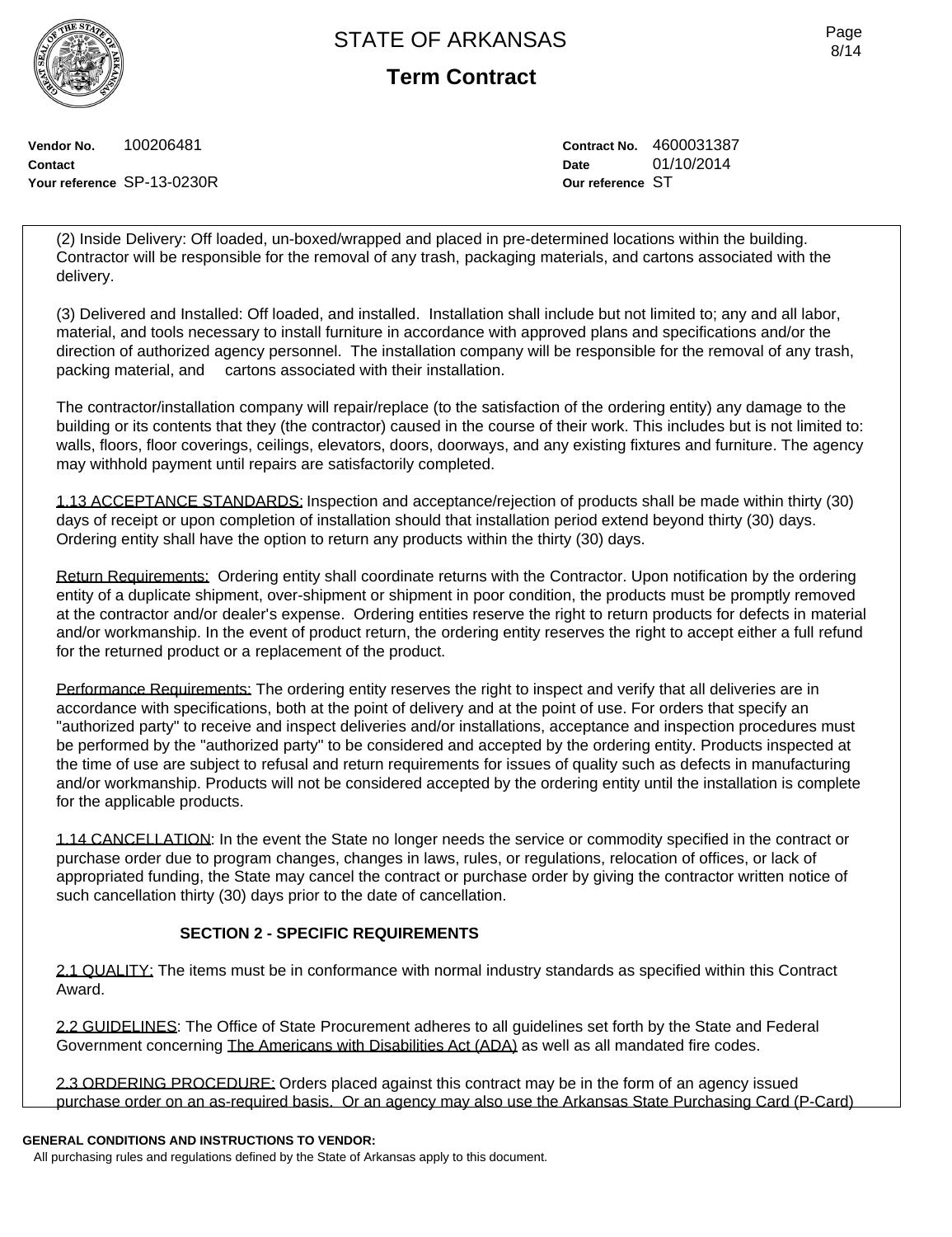**Term Contract**

**Vendor No.** 100206481 **Contact Your reference** SP-13-0230R **Contract No.** 4600031387 **Date** 01/10/2014 **Our reference** ST

### to purchase furniture.

2.4 QUANTITY BASIS OF CONTRACT - NO GUARANTEED QUANTITIES: The contract established has no guarantee of any specific quantity and the State is obligated only to buy that quantity which is needed by its agencies.

2.5 MINIMUM ORDER QUANTITY: The State makes no commitment to purchase any minimum or maximum quantity, or dollar volume of products from the selected suppliers. Utilization of this agreement will be on an as needed basis by State Agencies and/or Cooperative Participants, Cities, Counties, Schools K-12, Colleges and Universities. The State will award to multiple suppliers; however, the State reserves the right to purchase like and similar products from other suppliers as necessary to meet operational requirements.

Note: Issuance of an award does not guarantee an order.

2.6 Reporting Requirements: The product manufacturer agrees to provide a yearly sales report to the Office of State Procurement. This report is due on the 15th of July following the year's activity. The report must include the total sales of all furniture orders against the contract. The report should include the following: reporting time period, manufacturer/dealer name, furniture category, quantity and dollar value of each item sold, and the name of the purchasing entity.

Note: OSP reserves the right to request a sales report on an as-needed basis.

Email report to: OSP-Furniture@dfa.arkansas.gov

2.7 FURNITURE CLASSIFICATIONS: Furniture classifications include but not limited to: Cafeteria, Dormitory, Library Shelving and Library Related, Lounge, Systems (Modular), School (Classroom), Freestanding, Seating, Filing Systems and Equipment, and Technology Support.

### 2.8 GENERAL DEFINITION OF PRODUCTS:

### **Item 1: Cafeteria Furniture**

a) Mobile tables on rollers with or without benches or stools.

b) Round and rectangular cafeteria tables without benches or stools.

### **Item 2: Dormitory Furniture**

a) Metal, wood, or wood clad metal wardrobes, beds and mattresses, night stands, chest of drawers, and single pedestal dormitory student desks with keyboard or center drawers.

## **Item 3: Library Shelving and Library Related Furniture**

a) Cantilever, reversed cantilever, four post library shelving (all of which include mobile shelving), and end panels for covering end of panels.

b) Library Related Furniture, which includes but not limited to: book trucks, circulation desks, library tables, card catalogs, study carrels, storage cabinets, periodical racks, dictionary stands, and display cases.

### **Item 4: Lounge Furniture**

## **GENERAL CONDITIONS AND INSTRUCTIONS TO VENDOR:**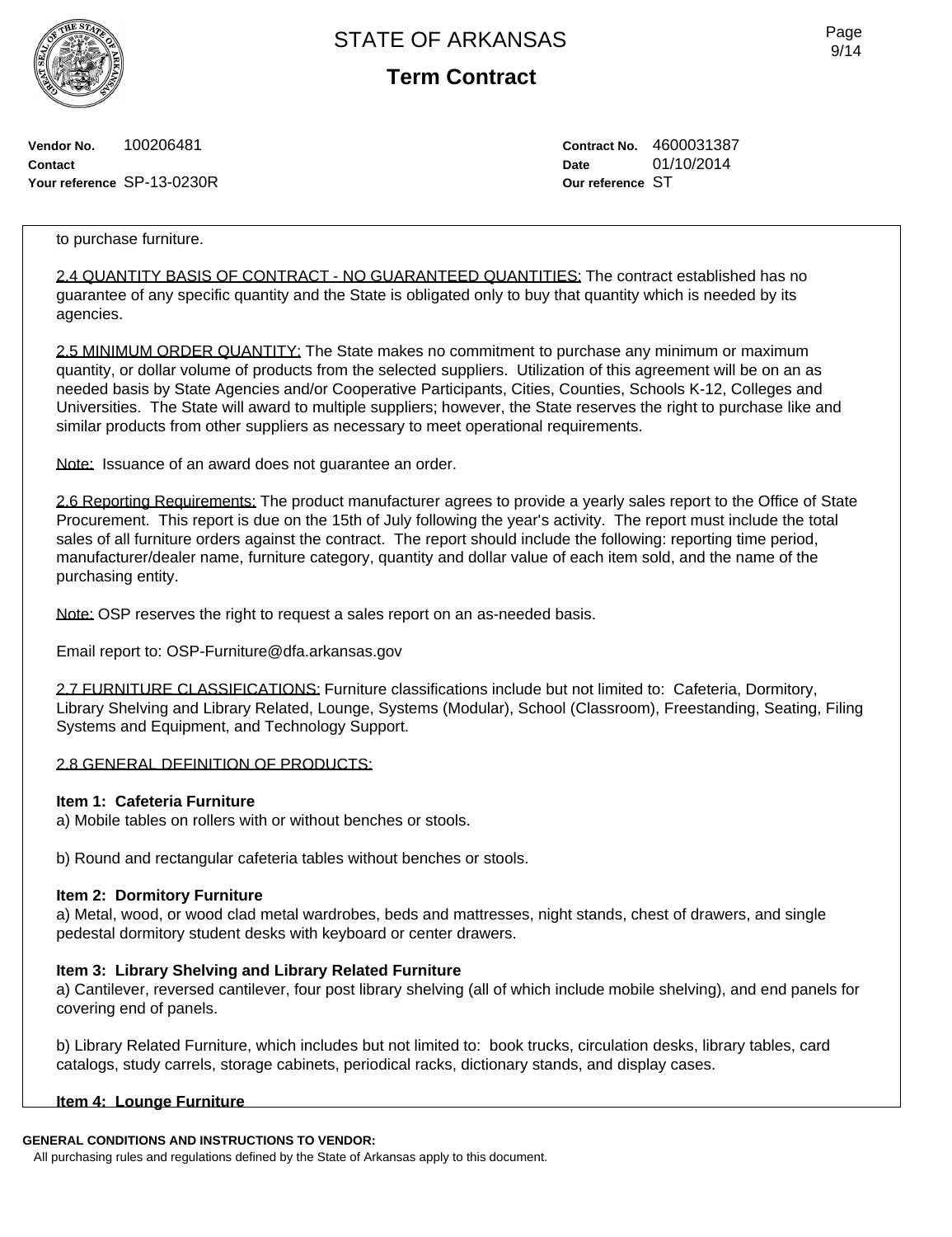**Term Contract**

**Vendor No.** 100206481 **Contact Your reference** SP-13-0230R **Contract No.** 4600031387 **Date** 01/10/2014 **Our reference** ST

a) Upholstered wood, metal, or rotationally molded lounge seating which includes but not limited to: (lounge chairs, recliners, love seats, sofas, and assemblies and replacements only).

b) Complimentary tables, benches, and ottomans for lounge seating. Manufacturers must have lounge seating to match tables, benches and ottomans.

c) Upholstered wood or metal multiple seating, ganging seating, and tandem seating.

### **Item 5: Systems Furniture (Modular)**

a) A complete and comprehensive catalog of all systems furniture, including modular work stations, lines and accessories.

b) Metal, wood or laminate modular furniture, these can include complimentary components such as keyboard drawers, task lights, tack boards, etc. and storage units.

### **Item 6: School Furniture (Classroom)**

a) Student desk, chair desks, tablet arm chairs and stools.

- b) Single unit pedestal teacher's desks
- c) Study carrels and storage cabinets
- d) Stacking chairs, student chairs and folding chairs

e) Classroom activity, computer, folding, training tables and accessories, such as, ganging devices, electrical/data components and storage dollies.

### **Item 7: Freestanding/Casegoods Furniture**

a) A complete and comprehensive catalog of all case goods, furniture, (including folding and mobile) desks and tables.

b) Conference room tables, lecterns, media cabinets, storage cabinets and presentation boards

### **Item 8: Seating**

a) A complete and comprehensive catalog of chairs, auditorium and general seating.

b) Wood, metal or ergonomic seating which may include but limited to: executive, managerial, task, operational, stools, side, occasional, stacking, conference, and theater type seating.

c) Products must meet or exceed ANSI/BIFMA requirements.

### **Item 9: Filing Systems and Equipment**

a) A complete and comprehensive catalog of filing systems including vertical and lateral files, bookcases, mobile cabinets and freestanding file cabinets.

### **Item 10: Technology Support Furniture**

a) A complete and comprehensive catalog of technology support furniture to support technology based learning

## **GENERAL CONDITIONS AND INSTRUCTIONS TO VENDOR:**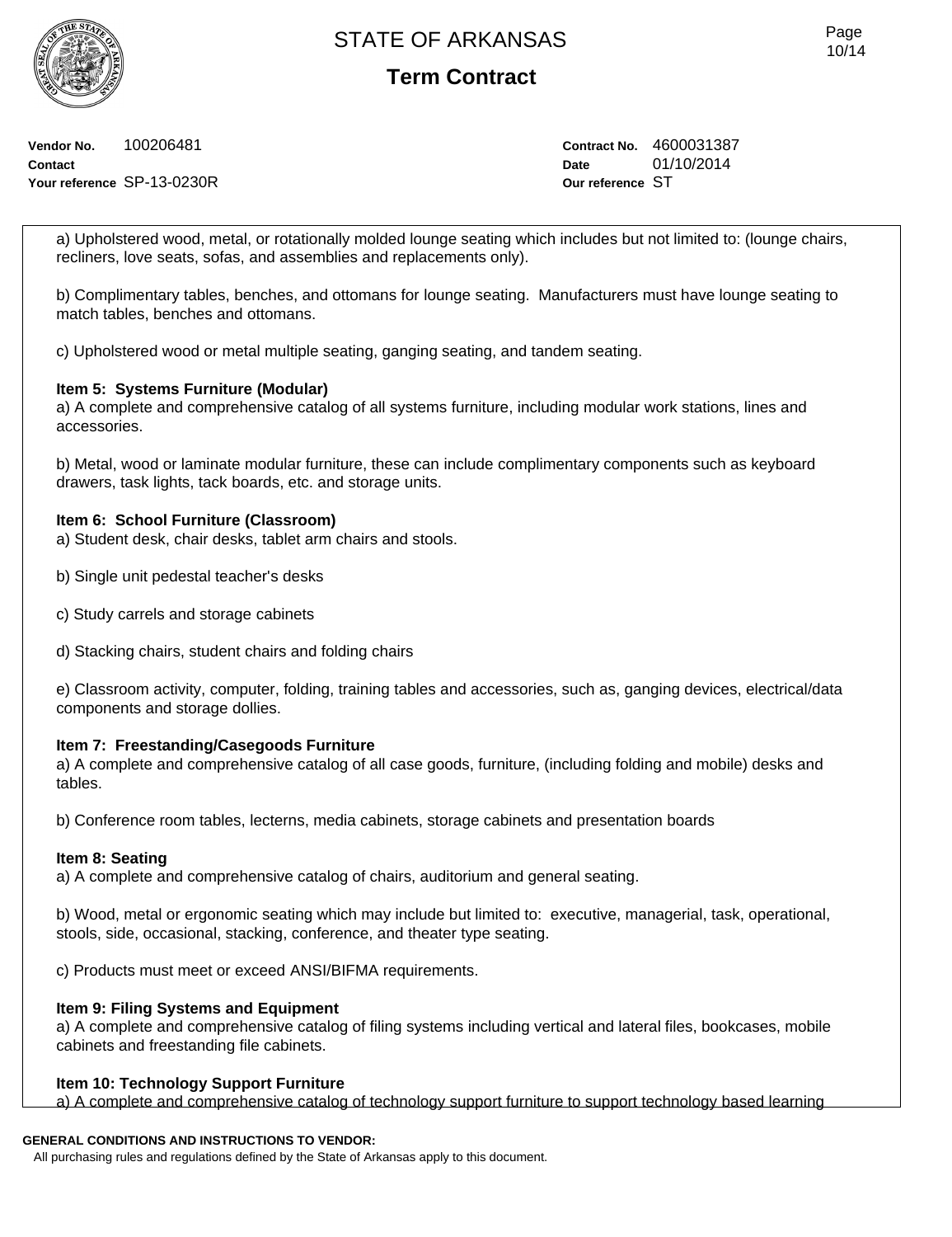**Term Contract**

**Vendor No.** 100206481 **Contact Your reference** SP-13-0230R **Contract No.** 4600031387 **Date** 01/10/2014 **Our reference** ST

### environments.

**ANY PERMANENT FURNITURE INSTALLATION** for State Agencies as well as requested space alterations, attached fixtures, furnishings and erected additions must have Arkansas Building Authority (ABA) approval if:

- **(a)** The building is owned by ABA and/or
- **(b)** The product and installation exceeds the sum of \$20,000.00.
- (Excluding ABA exempt agencies)

Note: the Americans with Disabilities ACT and the Arkansas *Fire Codes* must be adhered to as set forth by local and federal guidelines by the ordering entity and the contractor.

Codes, Permits, Licenses for Permanent Installation:

The contractor must comply with all State mandatory licensing requirements prior to installation. Questions on licensing requirements should be directed to the State Licensing Board. Contractor must furnish and install all furniture and materials in compliance with all applicable codes, whether local, state, or federal; and that all permits or licenses required for installation will be obtained without cost to the State.

2.9 PRODUCT MANUFACTURER'S SUPPLIERS: Only those dealers/distributors listed by the manufacturer will be considered authorized to act on behalf of the Product Manufacturer.

2.10 CONTRACT RENEWAL PERIOD: FURNITURE ADDITIONS/DELETIONS: Contractors wishing to make furniture additions/changes to their contract during the contract period should be aware of the following:

Additions/changes will be allowed only once during a contract period. No changes to discount percentages are allowed during this contract period.

Additions/changes must be submitted during the contract renewal period.

When requesting additions and/or changes; contractor shall submit a request either by letter or via email which shall include a list of all items being proposed for addition and/or change.

Contractor shall submit all required documents supporting any new items.

Product literature for all new items shall also be submitted with the request.

Contractor is responsible for submitting a complete name, address, email address, phone and fax numbers when a new dealer is added.

2.11 PRICE LISTS AND PRODUCT INFORMATION: Contractors should provide an electronic version of the proposed price list in an Excel format or pdf on a jump drive. Also provide a dealer list, if applicable in an Excel format with "read and write" capabilities on the same jump drive. No costs or expenses associated with providing this information in the required format shall be charged to the State of Arkansas. At the time of contract renewal contractor will furnish OSP with an updated dealer list and published price list.

2.12 LITERATURE: The manufacturer/dealer shall furnish price lists, catalogs, and description literature upon request by any using entity, and at no cost to the entity.

## **GENERAL CONDITIONS AND INSTRUCTIONS TO VENDOR:**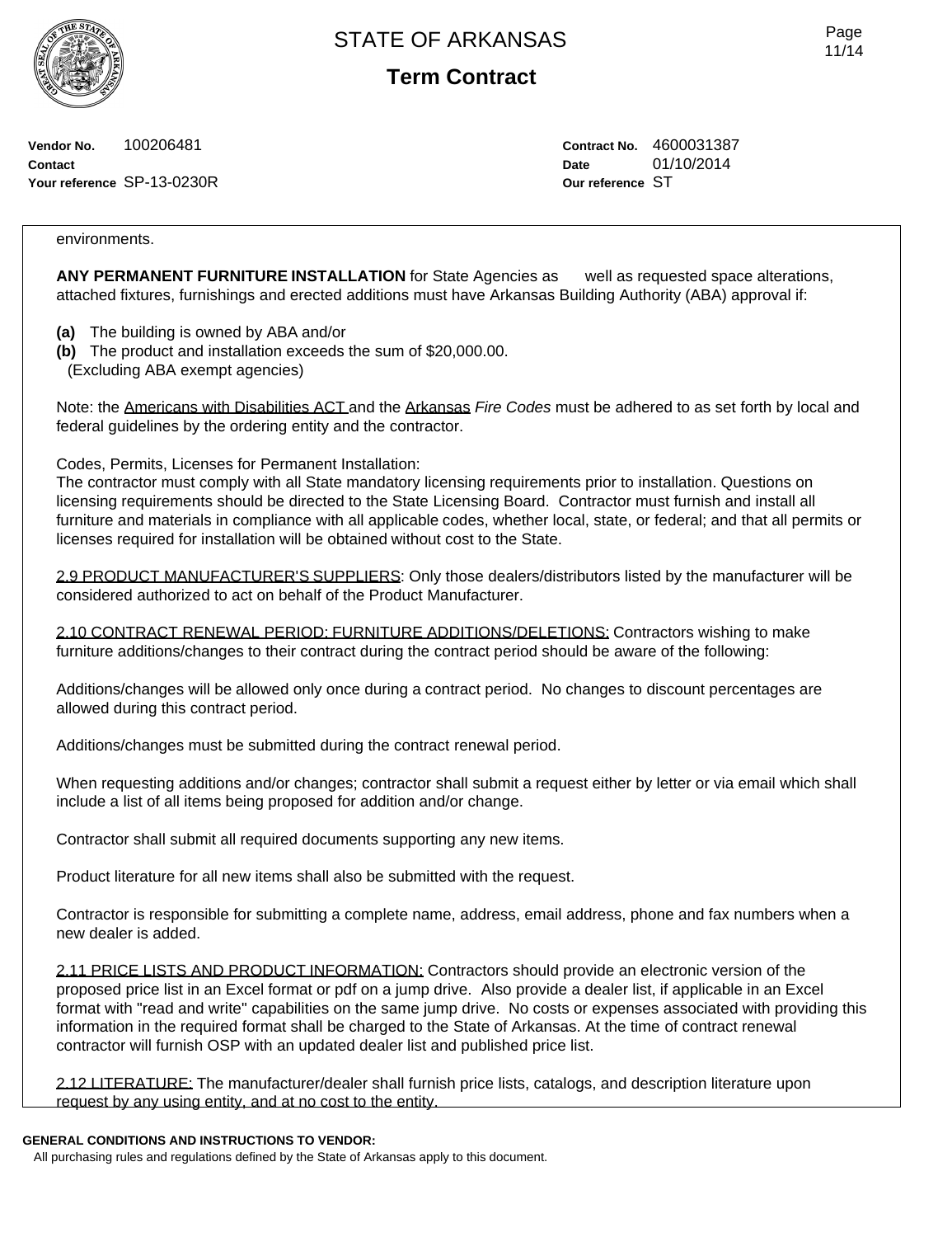**Term Contract**

**Vendor No.** 100206481 **Contact Your reference** SP-13-0230R **Contract No.** 4600031387 **Date** 01/10/2014 **Our reference** ST

2.13 SPECIAL PACKAGING: Items shall be packaged and cartoned so as to protect the contents from damage during shipment, handling and storage. Shipping container shall have a label with the following information:

Name of Receiving Agency Agency Purchase Order Number Name of Supplier Item Description of Contents Manufacturer Name Model Name and Number

2.14 WARRANTY: Minimum acceptable warranty will be for a period of one year from the date of product acceptance by the ordering entity. Warranty shall cover defects in material and workmanship and shall cover all costs associated with the repair or replacement of defective items including labor, parts, transportation costs, travel time and expense, and any other costs associated with such repair or replacement.

If anytime during the first year warranty period the product does not perform in accordance to manufacturer's specification, the successful contractor will be notified in writing. The contractor shall pick up the product at the contractor's expense, and replace with product that meets or exceeds prior assembled product. Should product performance remain unacceptable to ordering entity, entity may request a full return of the purchase price (including taxes).

2.15 ORDER CANCELLATION: Users of this contract are advised that orders (all or part) cancelled or returned after acceptance of requested merchandise will be subject to a restocking fee of ten percent (10%) of the invoice amount (not to exceed \$500.00 per order) plus return freight charges. The amount authorized for payment of return freight will, in no instance, be more than original delivery charges documented by carrier. These charges may be applied, at the option of the supplier, to those orders which have been accepted. Orders cancelled prior to shipment or acceptance by ordering entity from the manufacturer will not be assessed charges.

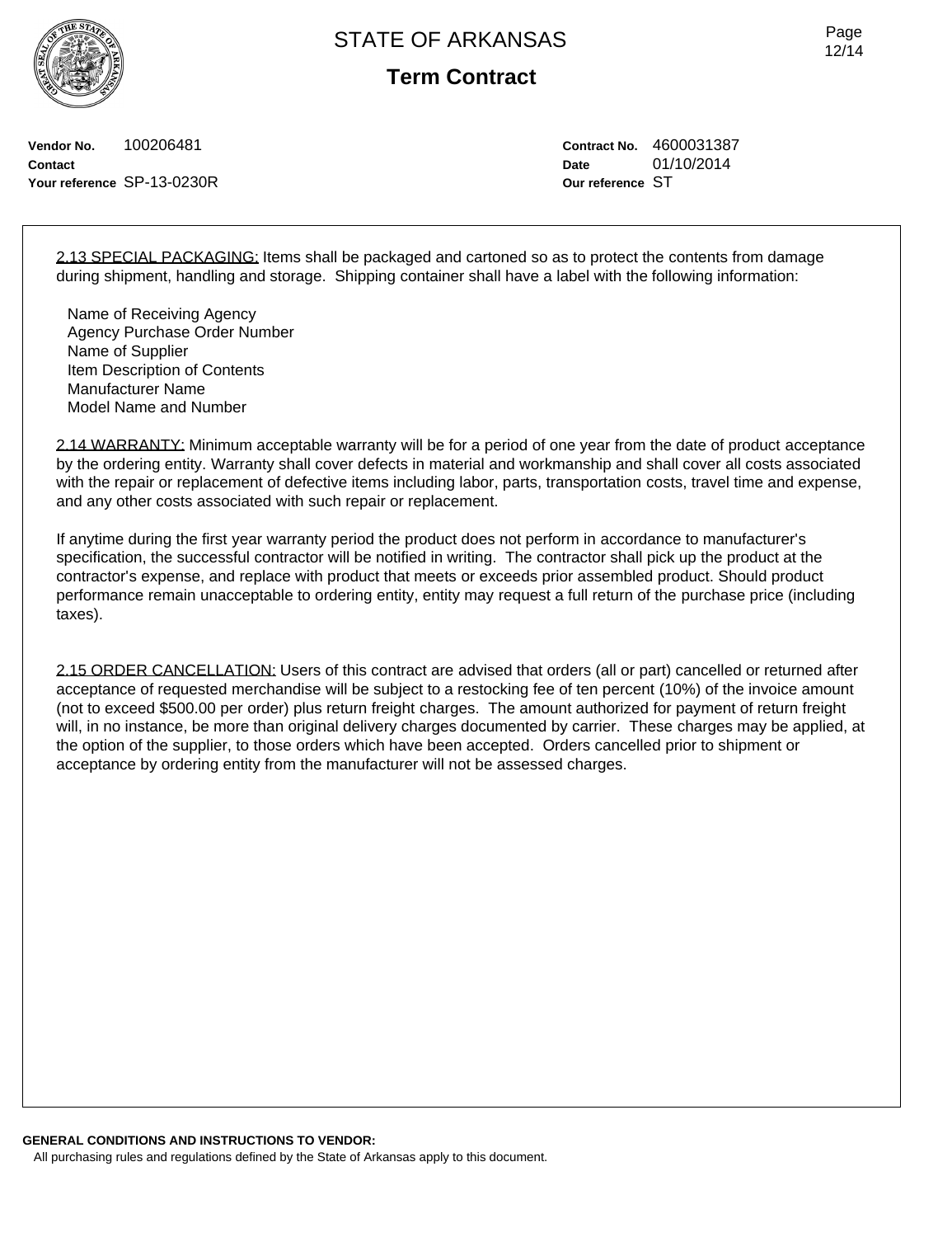Page 13/14

**Vendor No.** 100206481 **Contact Your reference** SP-13-0230R **Contract No.** 4600031387 **Date** 01/10/2014 **Our reference** ST

## **TERMS AND CONDITIONS**

1. GENERAL: All terms and conditions stated in the invitation for bid govern this contract

2. PRICES: Prices are firm and not subject to escalation, unless otherwise specified in the invitation for bid.

3. DISCOUNTS: All cash discounts offered will be taken if earned.

4. TAXES: Most state agencies must pay state sales tax. Before billing, the contractor should contact the ordering agency to find out if that agency must pay sales tax. Itemize state sales tax when applicable on invoices.

5. BRAND NAME REFERENCES: The contractor guarantees that the commodity delivered is the same as specified in the bid.

6. GUARANTY: All items delivered are to be newly manufactured, in first- class condition, latest model and design, including, where applicable, containers suitable for shipment and storage unless otherwise indicated in the bid invitation. The contractor guarantees that everything furnished hereunder will be free from defects in design, workmanship, and material; that if sold by drawing, sample or specification, it will conform thereto and will serve the function for which furnished. The contractor further guarantees that if the items furnished hereunder are to be installed by the contractor, such items will function properly when installed. The contractor also guarantees that all applicable laws have been complied with relating to construction, packaging, labeling, and registration. The contractor's obligations under this paragraph shall survive for a period of one year from the date of delivery, unless otherwise specified in the invitation for bid.

7. AWARD: This contract award does not authorize shipment. Shipment against this contract is authorized by the receipt of a purchase order from the ordering agency. A written purchase order mailed or otherwise furnished to the contractor results in a binding obligation without further action by either party.

8. DELIVERY: The term of the contract is shown on the face of the contract award. The contractor is required to supply the state's needs during this term. The number of days required to place the commodity in the receiving agency's designated location under normal conditions is also shown. Consistent failure to meet delivery without a valid reason may cause removal from the bidders' list or suspension of eligibility for award.

9. BACK ORDERS OR DELAY IN DELIVERY: Back orders or failure to deliver within the time required may be default of the contract. The contractor must give written notice to the Office of State Procurement and ordering agency of the reason and the expected delivery date. If the reason is not acceptable, the contractor is in default. The Office of State Procurement has the right to extend delivery if reasons appear valid. If the date is not acceptable, the agency may buy elsewhere.

10. DELIVERY REQUIREMENTS: No substitutions or cancellations are permitted without written approval of the Office of State Procurement. Delivery shall be made during agency work hours only, 8:00 a.m. to 4:30 p.m., unless prior approval for other delivery has been obtained from the agency. Packing memoranda shall be enclosed with each shipment.

**GENERAL CONDITIONS AND INSTRUCTIONS TO VENDOR:**